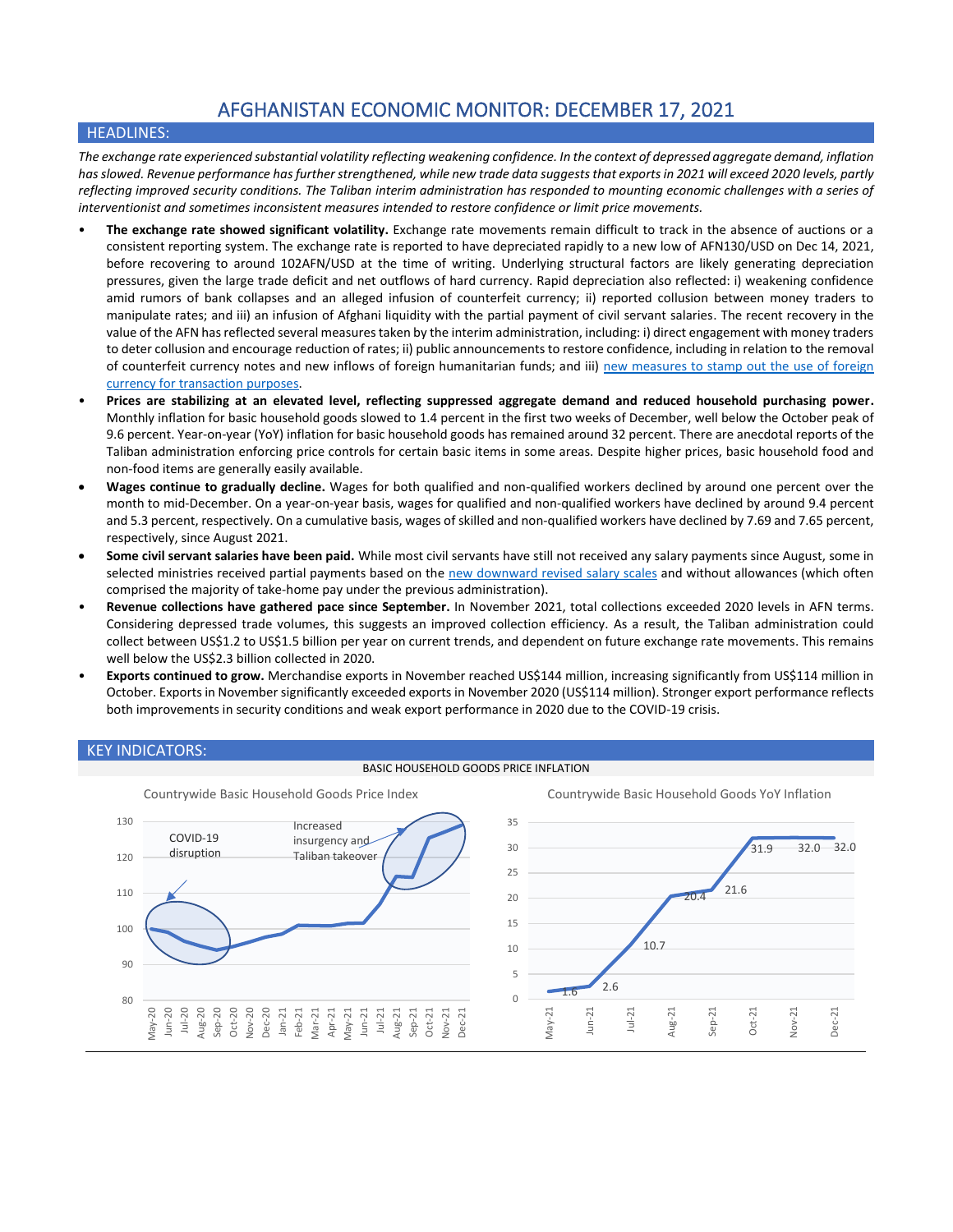Basic Household Goods YoY Inflation -Kabul

Basic Household Goods YoY Inflation -Excl. Kabul



|                                              | BASIC HOUSEHOLD GOODS - YOY INFLATION |          |                           |        |                      |          |          |        |
|----------------------------------------------|---------------------------------------|----------|---------------------------|--------|----------------------|----------|----------|--------|
|                                              | $May-21$                              | $Jun-21$ | $Jul-21$                  | Aug-21 | $Sep-21$             | $Oct-21$ | $Nov-21$ | Dec-21 |
| Bread                                        | 2.0                                   | 1.7      | 3.8                       | 7.5    | 6.2                  | 7.8      | 8.6      | 8.7    |
| Fuel (diesel)                                | 27.4                                  | 32.8     | 52.3                      | 86.7   | 48.8                 | 79.4     | 94.2     | 97.9   |
| Oil (cooking)                                | 28.2                                  | 26.8     | 39.1                      | 51.8   | 58.5                 | 70.1     | 64.5     | 55.5   |
| Pulses                                       | $-2.2$                                | $-1.7$   | $-0.9$                    | 4.6    | 3.8                  | 9.4      | 13.3     | 14.8   |
| Rice (high quality)                          | 0.6                                   | 1.7      | 3.4                       | 7.2    | 8.5                  | 6.6      | 7.6      | 9.4    |
| Rice (low quality)                           | $-3.4$                                | $-2.5$   | 3.3                       | 9.6    | 9.5                  | 5.8      | 4.8      | 8.1    |
| Salt                                         | $-1.8$                                | 9.4      | 11.6                      | 12.5   | 12.2                 | 8.4      | 13.4     | 14.1   |
| Sugar                                        | 3.1                                   | $-0.6$   | 2.1                       | 7.5    | 12.5                 | 21.2     | 24.2     | 25.7   |
| Wheat                                        | 1.9                                   | 3.5      | 6.6                       | 11.6   | 14.2                 | 26.6     | 27.3     | 26.7   |
| Wheat flour (high quality)                   | $-9.6$                                | $-8.5$   | 1.1                       | 10.2   | 15.6                 | 28.3     | 26.7     | 27.7   |
| Wheat flour (low quality)                    | $-10.1$                               | $-8.1$   | 0.9                       | 10.7   | 14.4                 | 30.2     | 29.0     | 29.6   |
| <b>Basic Household Goods Price Inflation</b> | 1.6                                   | 2.6      | 10.7                      | 20.4   | 21.6                 | 31.9     | 32.0     | 32.0   |
|                                              |                                       |          | $\sim$ $\sim$ $\sim$<br>. | $\sim$ | $\sim$ $\sim$ $\sim$ |          |          |        |

Source: Price data from WFP weekly report, Index constructed by the Bank staff. \* Data till 1<sup>st</sup> week of December 2021.

*Note:* In the absence of formal price statistics, the World Bank has created a new index to assess trends in prices for essential household goods. This Index uses World Food Program (WFP) price data for ten critical household goods from all provinces. It applies consumption and population weights from NSIA to provide an aggregate snapshot of overall price trends.

| WAGES (year on year percent change)    | $Mav-21$ | $Jun-21$ | Jul-21 | Aug-21 | $Sen-21$ | $Oct-21$ | <b>Nov-21</b> | Dec-21 |
|----------------------------------------|----------|----------|--------|--------|----------|----------|---------------|--------|
| Wage (non-qualified, non-agricultural) |          |          |        | 0.4    | $-2.5$   | -7.5     |               | $-5.3$ |
| Wage (qualified)                       | $-0.8$   | -3.8     | $-4.3$ | $-6.1$ | -6.6     | $-10.4$  | $-9.7$        | $-9.4$ |

*Source:* Data from WFP weekly report

| EXCHANGE RATE DEPRECIATION (FROM END-JULY 2021) |        |         |        |        |        |        |         |         |         |         |         |         |         |         |         |         |
|-------------------------------------------------|--------|---------|--------|--------|--------|--------|---------|---------|---------|---------|---------|---------|---------|---------|---------|---------|
|                                                 | 8/15   | 8/30    | 9/5    | 9/12   | 9/19   | 9/26   | 9/30    | 10/3    | 10/10   | 10/17   | 10/24   | 10/28   | 10/31   | 11/7    | 11/12   | 12/16   |
| AFN/Euro                                        | $-3.8$ | $-7.5$  | $-7.4$ | $-4.5$ | $-6.3$ | $-8.0$ | $-8.6$  | $-10.2$ | $-9.5$  | $-8.9$  | $-9.5$  | $-10.0$ | $-9.5$  | $-9.7$  | $-10.3$ | $-13.1$ |
| AFN/PKR                                         | $-2.9$ | -7.8    | $-3.3$ | $-1.4$ | $-1.9$ | $-1.5$ | $-0.6$  | $-1.7$  | $-1.4$  | $-1.2$  | $-0.4$  | $-0.3$  | $-2.2$  | $-1.3$  | $-0.8$  | -5.8    |
| AFN/INR                                         | $-7.2$ | $-7.7$  | $-5.1$ | 2.7    | 3.0    | 0.8    | 1.4     | 0.2     | $-0.5$  | $-3.0$  | $-3.2$  | $-3.0$  | $-3.5$  | $-1.8$  | $-2.6$  | 0.0     |
| AFN/IRT                                         | 3.1    | 3.1     | 3.1    | 3.1    | 3.1    | 1.9    | 2.2     | 2.5     | 0.0     | 0.0     | 0.0     | 0.0     | 0.0     | 3.1     | 3.1     | -8.6    |
| AFN/USD                                         | $-8.0$ | $-9.9$  | $-8.2$ | $-6.2$ | $-7.8$ | $-9.3$ | $-11.0$ | $-12.2$ | $-12.0$ | $-11.5$ | $-12.0$ | $-12.8$ | $-12.6$ | $-12.9$ | $-13.3$ | -15.8   |
| AFN/CY                                          | -3.0   | $-12.1$ | $-4.6$ | $-0.3$ | -0.6   | $-0.4$ | $-0.3$  | $-5.0$  | $-3.9$  | $-3.8$  | $-6.2$  | $-7.7$  | $-9.2$  | $-7.3$  | $-7.4$  | $-16.3$ |

*Source:* DAB, World Bank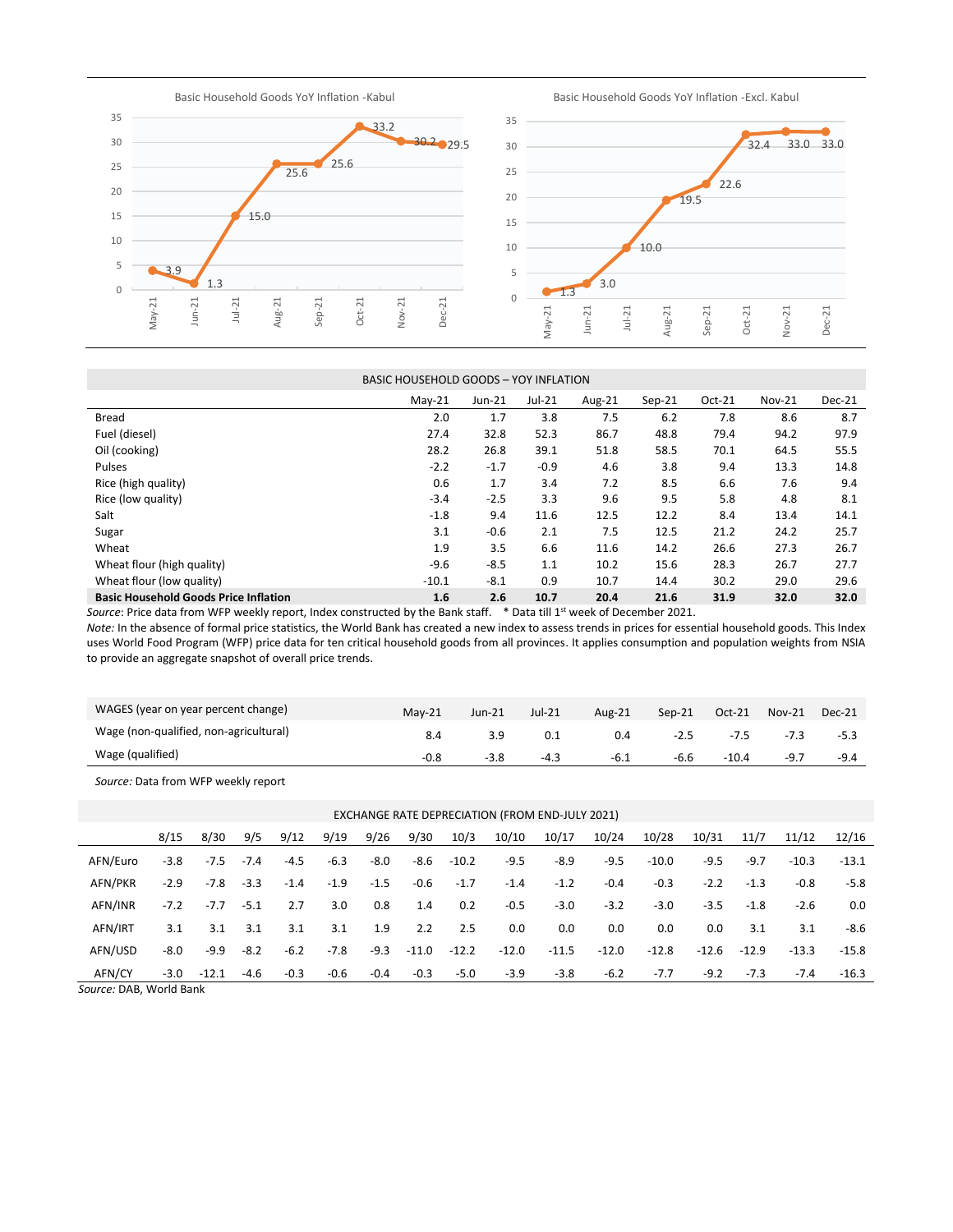

*Source:* DAB, World Bank

DOMESTIC REVENUE COLLECTION (2020-2021) IN BILLION AFN





*Source*: World Bank staff estimates



## EXCHANGE RATE - INDEX (HIGHER = DEPRECIATION)